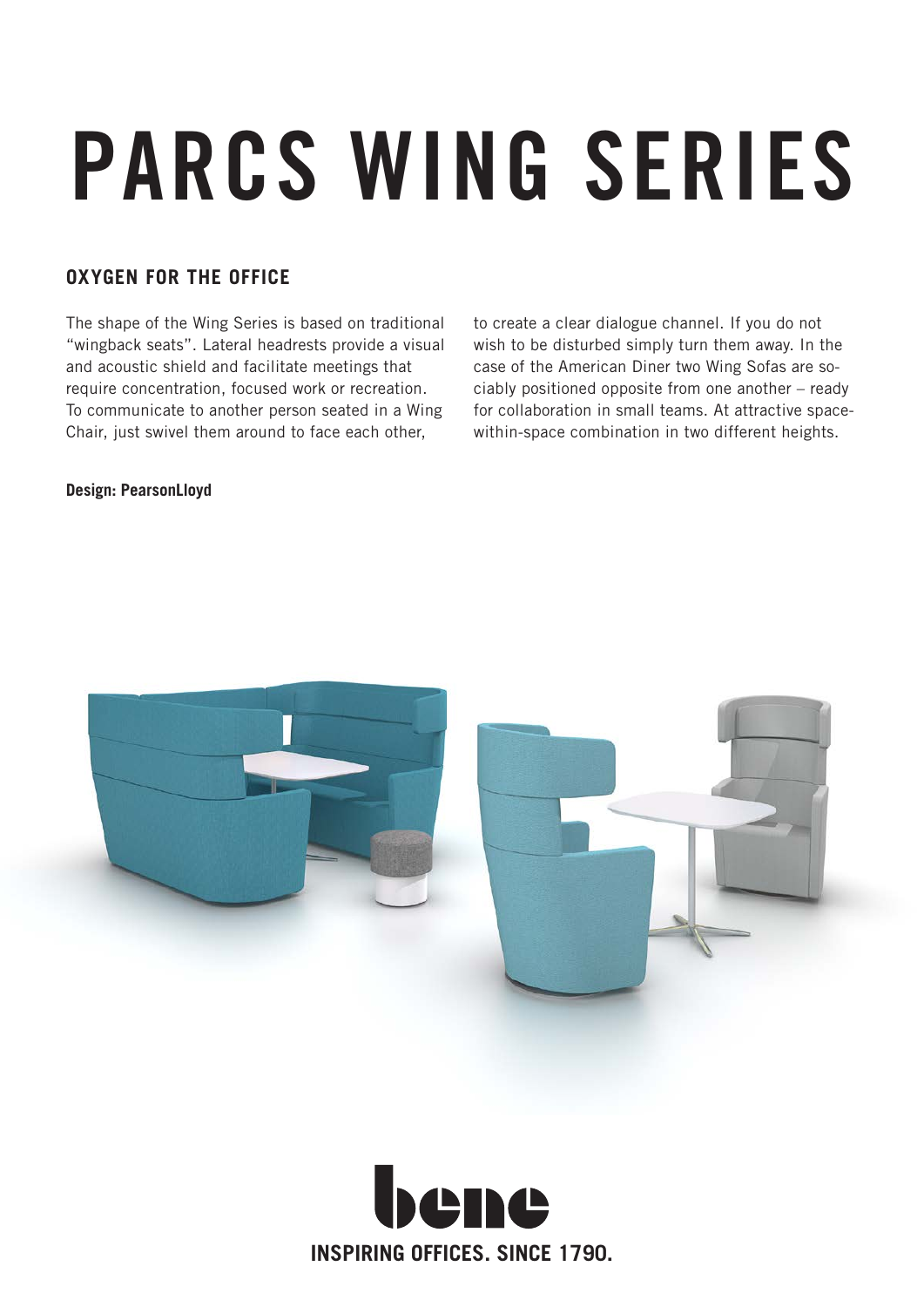## PRODUCT DESCRIPTION

Wing Sofa and American Diner consist of a wood frame substructure with dimensionally stable polyurethane foam padding and have plastic adjustment feet. The Wing Chair is made of moulded polyurethane foam with a metal frame substructure. With a swivel base plate that permits 360-degree swivelling.

All elements are available in different heights. Optionally in flame-resistant version according to BS 5852 Part 2, Ignition Source 5 (Crib 5). Covers always come with double stitching.



- 2 **Head-rest**
- 3 **Centre part**
- **Seat:** seat depth for the Wing Chair 450 mm; for the Wing Sofa and American Diner 460 mm.
- **5 Swivel base:** for the Wing Chair. Made of metal in SZ black, powder-coated.
- **Top connecting element:** for American Diner. Same design as head wings.
- **Bottom connecting element:** for American Diner. Same design as seat.

**\* American Diner**





\*American Diner high can also be chosen in the closed variant.

**Wing Sofa**

**Wing Chair**







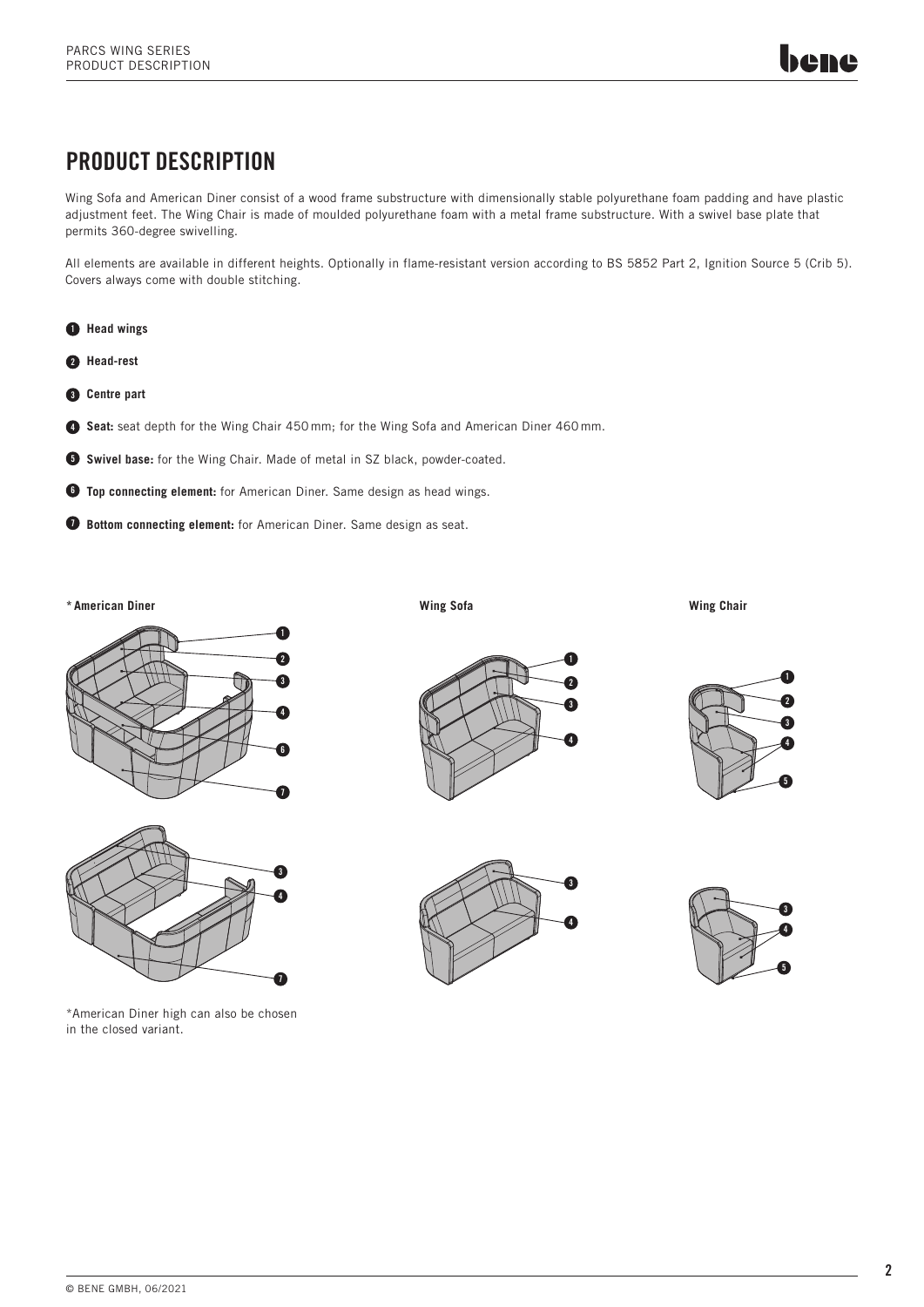bene

## OVERVIEW & DIMENSIONS





















**Measurements in mm**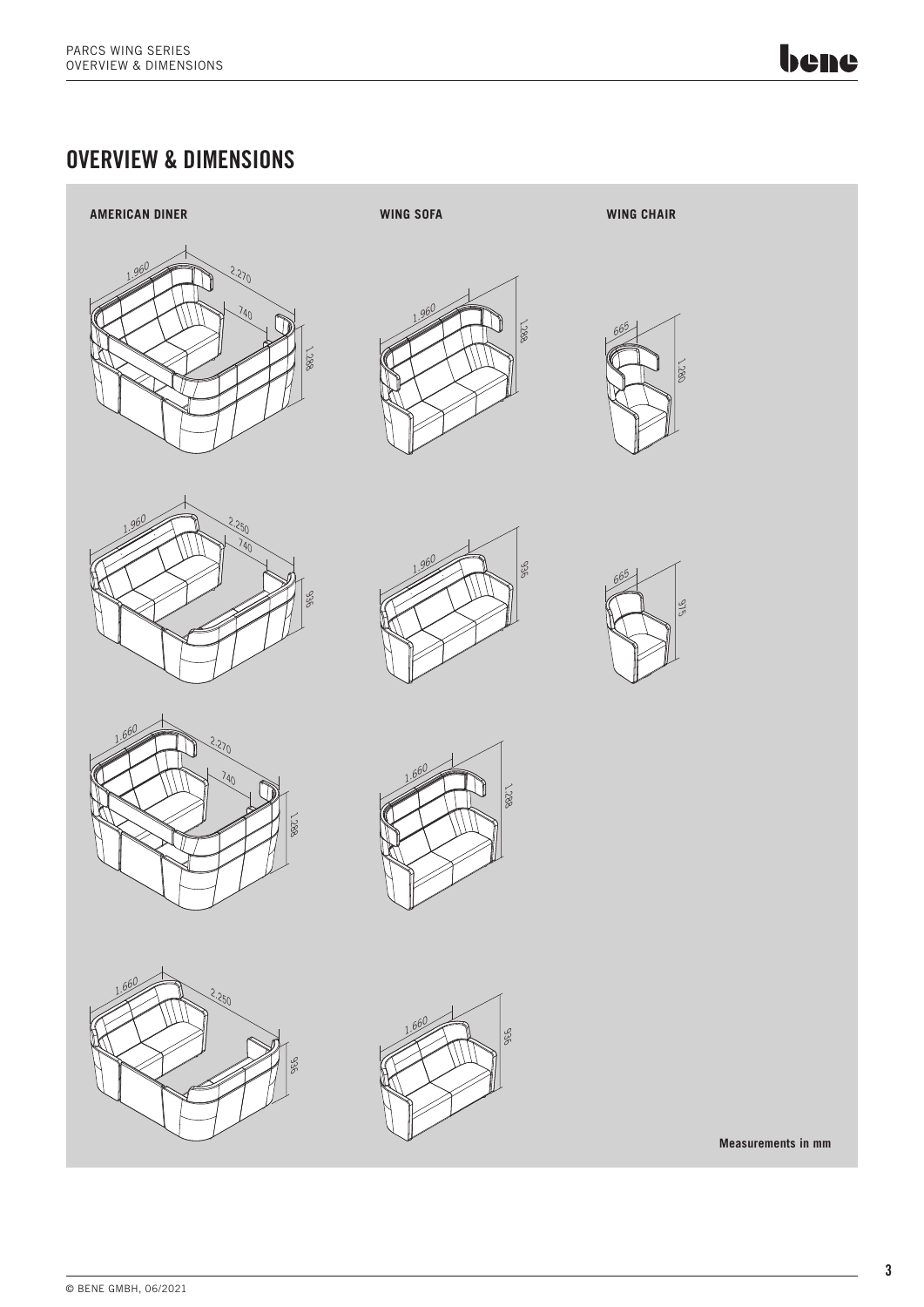## **OPTIONS**

#### **PREPARATION FOR CONNECTION PLUG BOARD - AMERICAN DINER**

The bottom connecting element of the American Diner can optionally be equipped with a flush-mounted connection plug board with a peripheral AL anodised aluminium panel.

Choose between a Bachmann connection plug board with a Bene end cap, the model with four power sockets, or three power sockets and two RJ45 CAT6 jacks. The cable runs invisibly through the connecting element. The recommended starter cable length is 5.000 mm.

The connection plug boards and cables must be ordered separately.



#### **PREPARATION FOR A SCREEN CONNECTION**

The closed American Diner prepared for screen connection.

Prepared for Screen 32 inch NEC MultiSync V323-2 (must be ordered separately and is upgradeable).

#### **WING CHAIR ATTACHMENT TABLE**

Optionally mountable on a Wing Chair. The attachment table can be rotated and swiveled. Table top with compact top 13 mm, on steel bracket in SZ black, powder-coated. Maximum load 10 kg. Dimensions: width 300 mm, depth 420 mm

Colours based on the Bene collection in melamine group 1 and group 2.



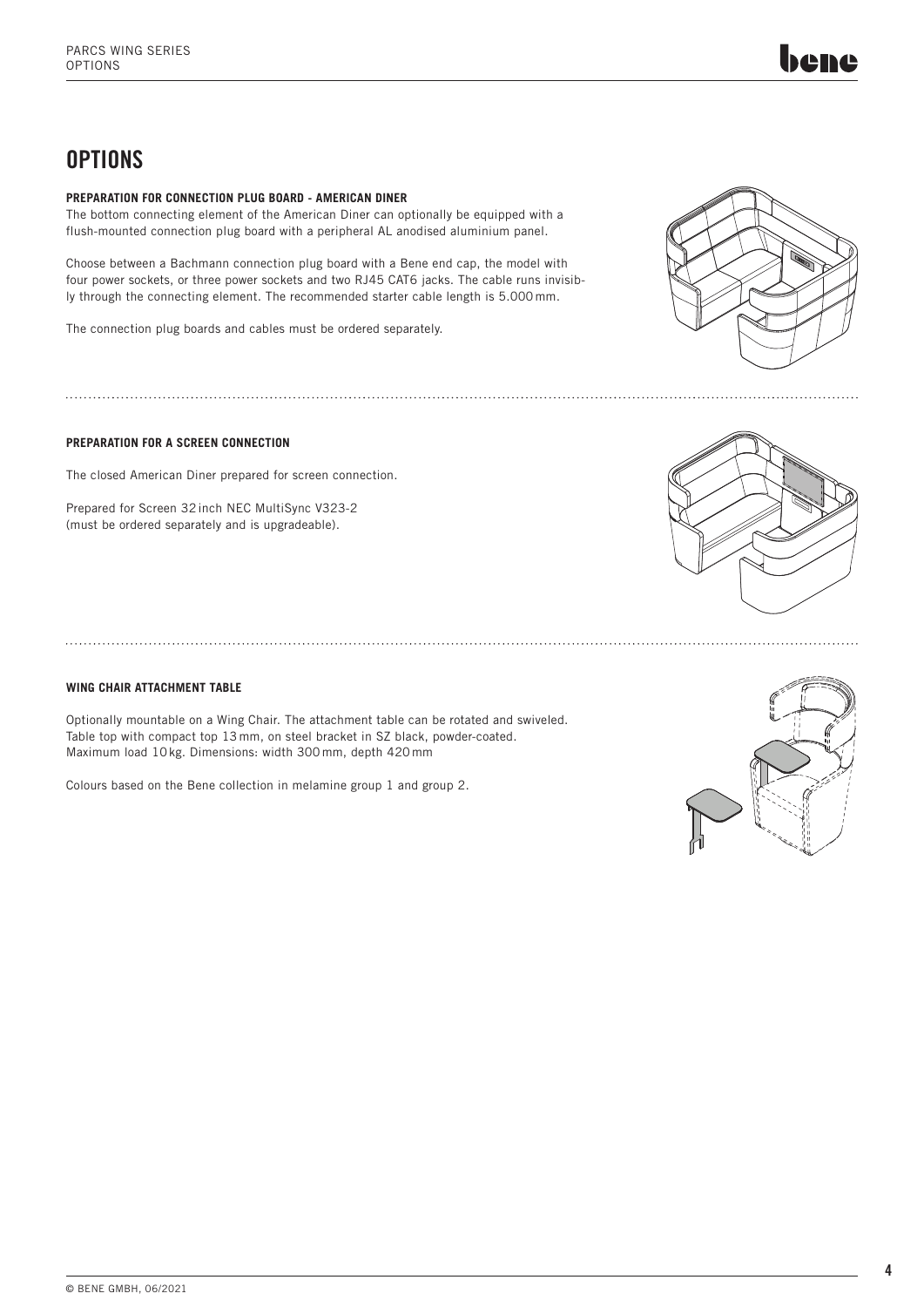## **INSPIRATIONS**



American Diner closed with integrated screen and Club Table Big.

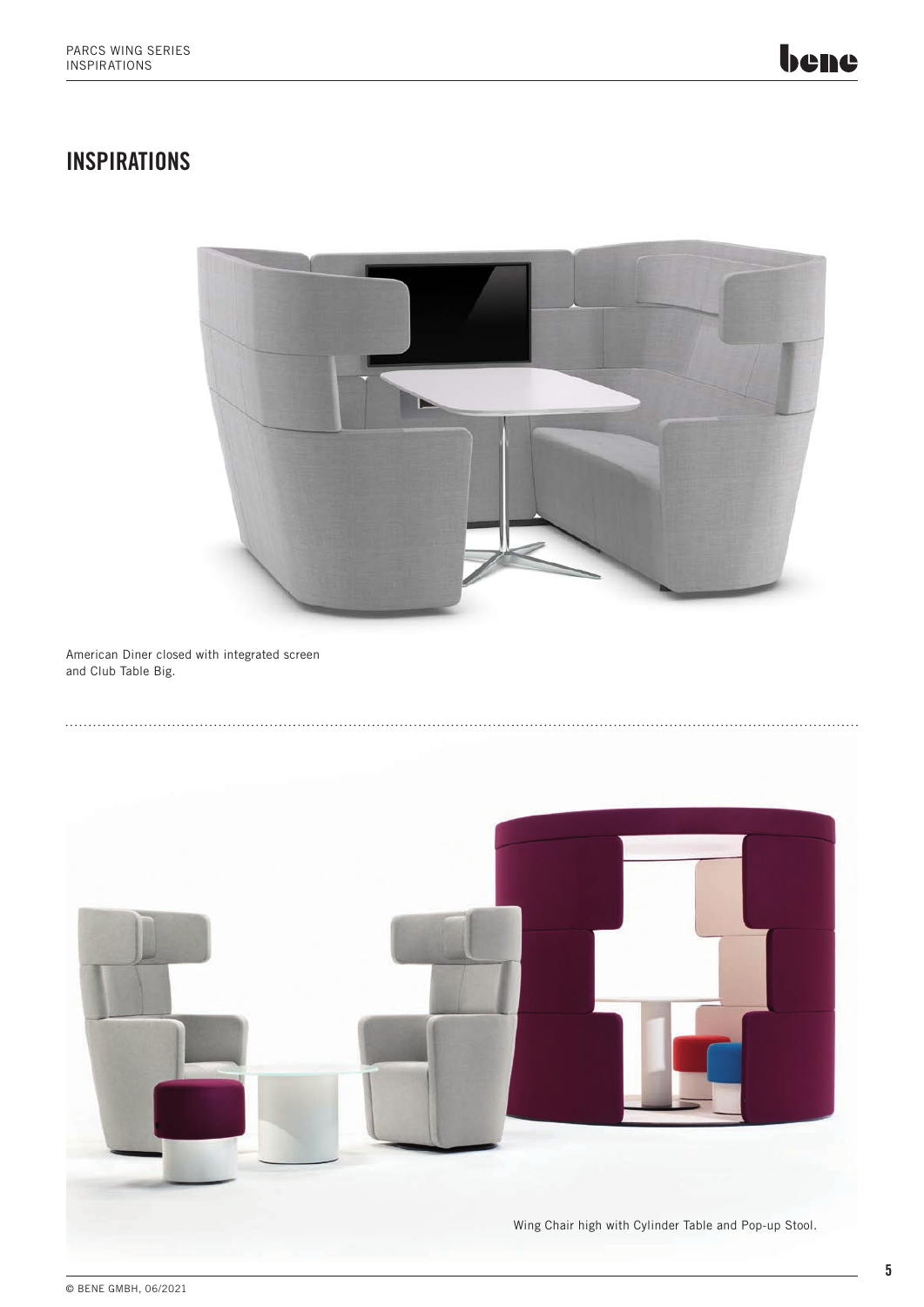## COLOURS & MATERIALS



Various fabric and leather collections are available for the cover: Urban Plus, Xtreme Plus, Step, Step Melange, Patina, Remix, Europost, Clara, Mainline Flex, Divina, Steelcut, Fiord, Hallingdal, Steelcut Trio, Divina Melange, Divina MD, Greenwich Uni, Entrée, Entrée Color and Superior. More information about the specific fabric and leather collections is available at www.bene.com.